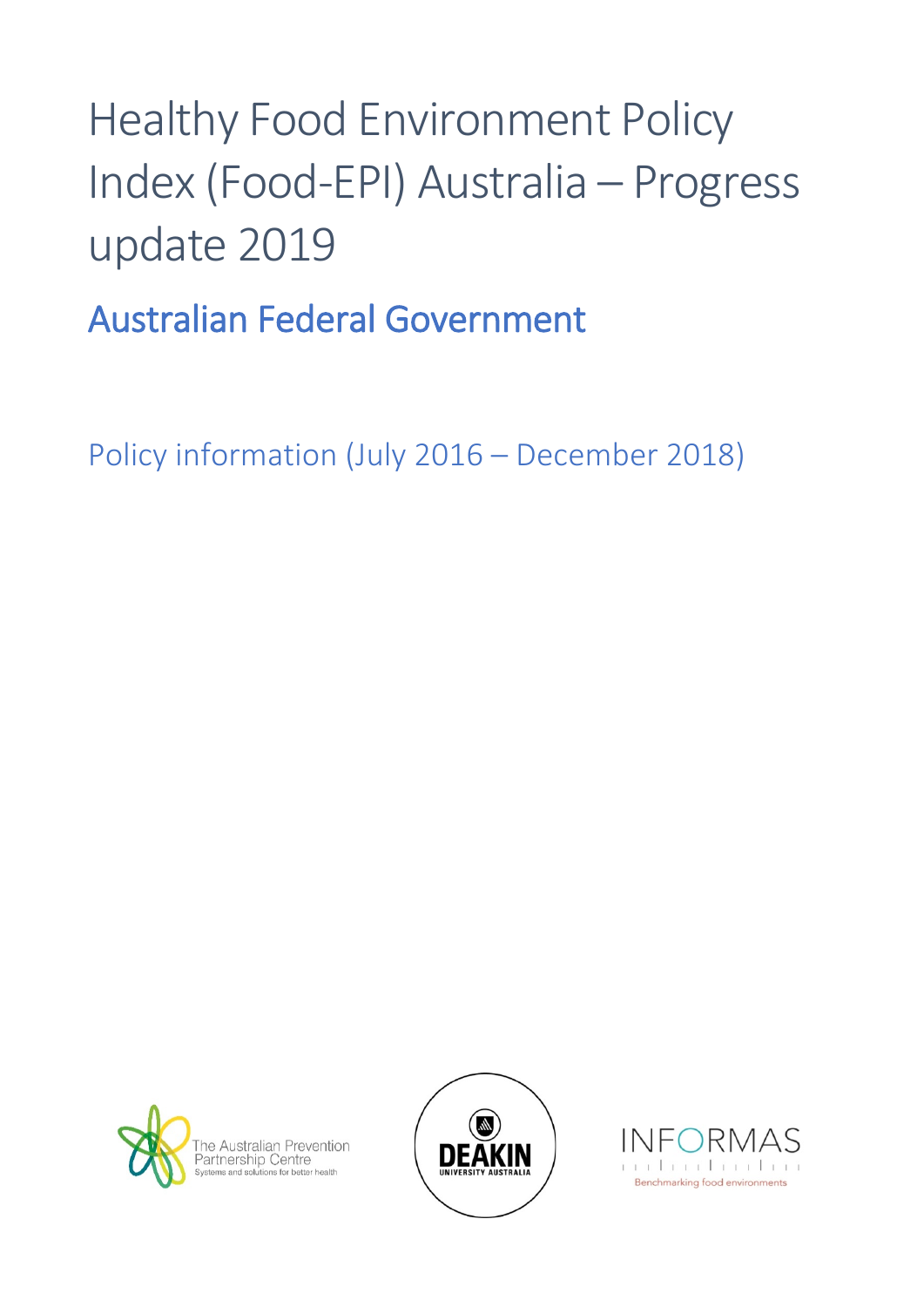## Actions taken (July 2016 – December 2018) by the Australian Federal Government in relation to the recommended policies from the 2017 Food Policy Index report

#### 1. Policy actions targeting food environments

| <b>ID</b>        | <b>Domain</b>           | <b>Recommended policy action</b>                                                                                                                                                                                                      | Progress against meeting recommended action                                                                                                                                                                                                                                                                                                                                                                                                                                                                                                                                                                                                                                                                                                                                                                                                                             |
|------------------|-------------------------|---------------------------------------------------------------------------------------------------------------------------------------------------------------------------------------------------------------------------------------|-------------------------------------------------------------------------------------------------------------------------------------------------------------------------------------------------------------------------------------------------------------------------------------------------------------------------------------------------------------------------------------------------------------------------------------------------------------------------------------------------------------------------------------------------------------------------------------------------------------------------------------------------------------------------------------------------------------------------------------------------------------------------------------------------------------------------------------------------------------------------|
|                  | <b>POL1 Food prices</b> | Implement a health levy on sugar-<br>sweetened drinks to increase<br>consumer-end prices by 20%, and<br>invest revenue raised into public<br>health interventions                                                                     | No specific progress has occurred since 2016.<br>In response to recommendations from the Australian Medical Association to introduce a tax on sugar-<br>sweetened beverages as a matter of priority, Health Minister Greg Hunt stated that "We do not<br>support a new tax on sugar to address this issue," and that "Unlike the Labor party, we don't believe<br>increasing the family grocery bill at the supermarket is the answer to this challenge."                                                                                                                                                                                                                                                                                                                                                                                                               |
|                  |                         | POL2 Food promotion Implement mandatory time-based<br>(up to 9:00pm) restrictions of<br>unhealthy food and beverage<br>advertising on broadcast media<br>(television and radio), including<br>effective monitoring and<br>enforcement | No specific progress has occurred since 2016.                                                                                                                                                                                                                                                                                                                                                                                                                                                                                                                                                                                                                                                                                                                                                                                                                           |
| <b>POL3 Food</b> | composition             | Establish clear national targets for<br>fat and added sugar in key food<br>and out-of-home meals                                                                                                                                      | In July 2018, the Healthy Food Partnership's Food Reformulation Working Group initiated a<br>reductions in salt, saturated fat, trans consultation on draft voluntary reformulation targets across food categories identified as significant<br>contributors to the intake of sodium, saturated fat and sugars in the Australian diet. Draft targets are<br>categories related to packaged foods proposed for 36 food categories. The group has published an evidence document which outlines the<br>process for determining draft targets up for consultation. The food Reformulation Working Group has<br>identified one of its key activities as the development of reformulation targets for manufactured<br>food's sold through retail and food service.                                                                                                           |
|                  | POL4 Food labelling     | mandatory for all packaged food by<br><b>July 2019</b>                                                                                                                                                                                | Fast-track changes to the Health Star The government has made significant progress in addressing issues with the Health Star Rating system,<br>Rating scheme to address anomalies and has conducted in depth consultation with stakeholders around the country. Of particular note is<br>design issues, and make the scheme changes to the 'as prepared' rule, finalised in June 2018, which will now see foods only able to display<br>Health Star Rating on packages 'as sold' with specific exemptions for rehydration and dilution with<br>water and draining of water and brine. This decision will be implemented alongside and in the context<br>of the recommendations of the five year review of the Health Star Rating system. The 5 year review of<br>the Health Star Rating is currently underway (due June 2019), which will identify other aspects of the |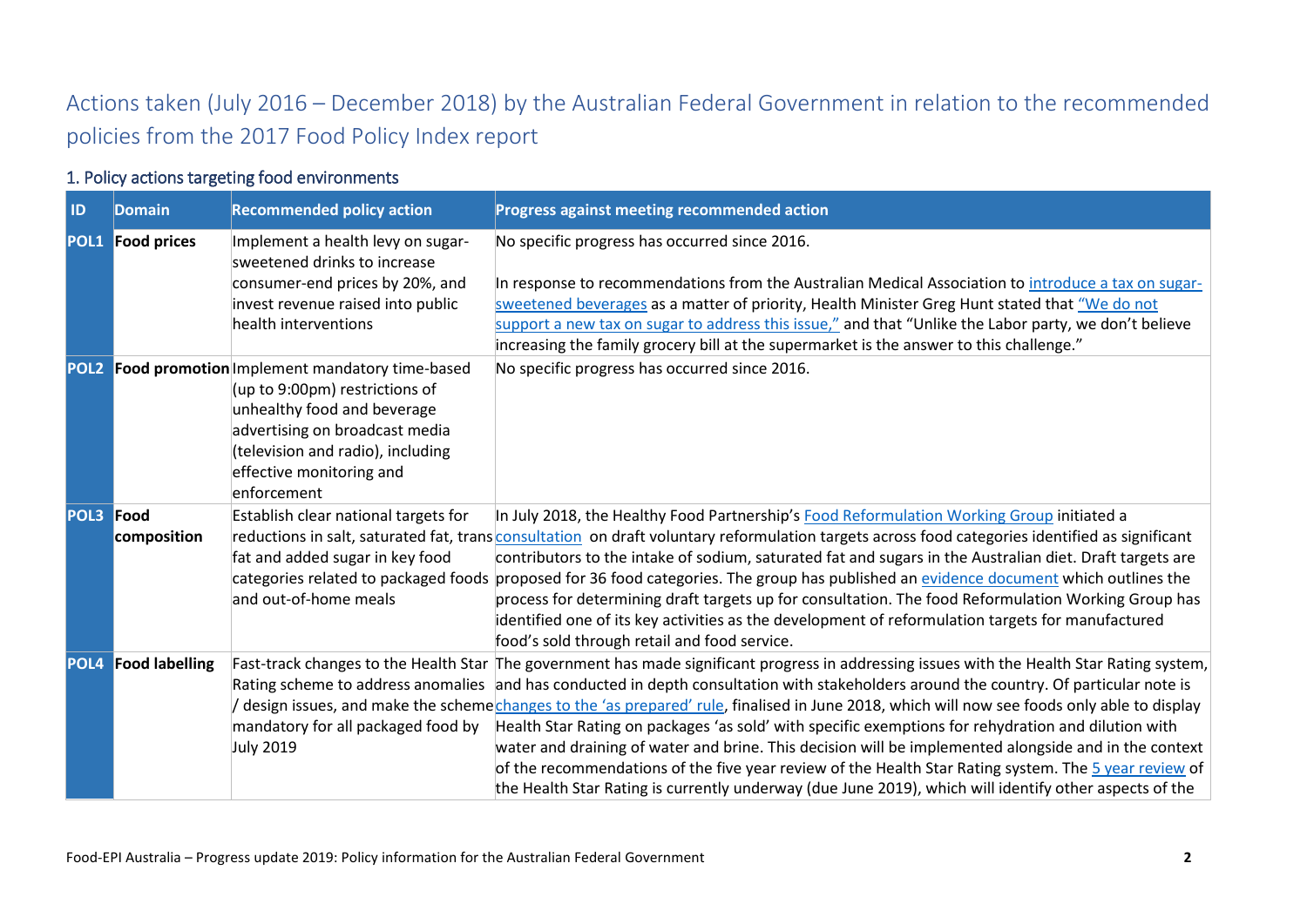|             |                            |                                                                                                                                                                                                                                                                                             | system that may need to be addressed. The review will consider if the system should be made<br>mandatory of not.                                                                                                                                                                                                                                                                                                                                                                                                                                                                                                                                                                                                                                                                                                                                                                       |
|-------------|----------------------------|---------------------------------------------------------------------------------------------------------------------------------------------------------------------------------------------------------------------------------------------------------------------------------------------|----------------------------------------------------------------------------------------------------------------------------------------------------------------------------------------------------------------------------------------------------------------------------------------------------------------------------------------------------------------------------------------------------------------------------------------------------------------------------------------------------------------------------------------------------------------------------------------------------------------------------------------------------------------------------------------------------------------------------------------------------------------------------------------------------------------------------------------------------------------------------------------|
| <b>POL5</b> |                            | Food promotion Staged removal of unhealthy food<br>and beverage sponsorship of major<br>sporting codes and events                                                                                                                                                                           | As part of the COAG Health Council's (CHC) work on activities relating to limiting the impact of<br>unhealthy food and drinks on children, the CHC has engaged with Sport and Recreation Ministers and<br>the Australian Local Government Association to consider ways to improve food and drinks associated<br>with children's sport and recreation such as reducing the availability and promotion of unhealthy food<br>and drinks at sport and recreation venues.<br>Following consultation with key stakeholders, a joint statement between Sport and Recreation<br>Ministers and the CHC has been developed which acknowledges the importance of both healthy eating<br>and physical activity for children's health and wellbeing and identifies opportunities for Governments,<br>local governments and organisations across Australia to collaborate to improve food and drinks |
|             |                            |                                                                                                                                                                                                                                                                                             | associated with children's sport and recreation settings.                                                                                                                                                                                                                                                                                                                                                                                                                                                                                                                                                                                                                                                                                                                                                                                                                              |
|             | POL6 Food prices           | Implement a health levy on<br>unhealthy foods (broadly defined,<br>including sugar-sweetened drinks,<br>confectionery, unhealthy snack food,<br>unhealthy take-away food, etc.) to<br>increase consumer-end prices by<br>20%, and invest revenue raised into<br>public health interventions | No specific progress has occurred since 2016.                                                                                                                                                                                                                                                                                                                                                                                                                                                                                                                                                                                                                                                                                                                                                                                                                                          |
| POL7        |                            | Food promotion Remove the tax deductibility (for<br>companies) of marketing expenditure<br>related to the promotion of<br>unhealthy food and beverages                                                                                                                                      | No specific progress has occurred since 2016.                                                                                                                                                                                                                                                                                                                                                                                                                                                                                                                                                                                                                                                                                                                                                                                                                                          |
|             | <b>POL8</b> Food labelling | Restrict the use of nutrition content<br>claims on discretionary foods (as<br>defined by the Australian Dietary                                                                                                                                                                             | The Australian Government Department of Health has commissioned the National Health and Medical<br>Research Council (NHMRC) to review the evidence and reports about consumer, clinician educator and<br>industry understanding of the current 'discretionary' food category associated with the Australian<br>Guidelines and associated resources) Dietary Guidelines. NHMRC will report on possible definitions of discretionary food and drinks<br>suggested by the review that could support the Australian Dietary Guidelines, and be tested further in<br>consultation activities and be used in a range of policy contexts.                                                                                                                                                                                                                                                     |
|             | <b>POL9</b> Food labelling | Provide resources to support<br>improved consumer awareness and                                                                                                                                                                                                                             | The Health Star Rating website provides a number of resources to support uptake and understanding<br>of the Health Star Rating scheme. Resources include factsheets for families, educators, industry and                                                                                                                                                                                                                                                                                                                                                                                                                                                                                                                                                                                                                                                                              |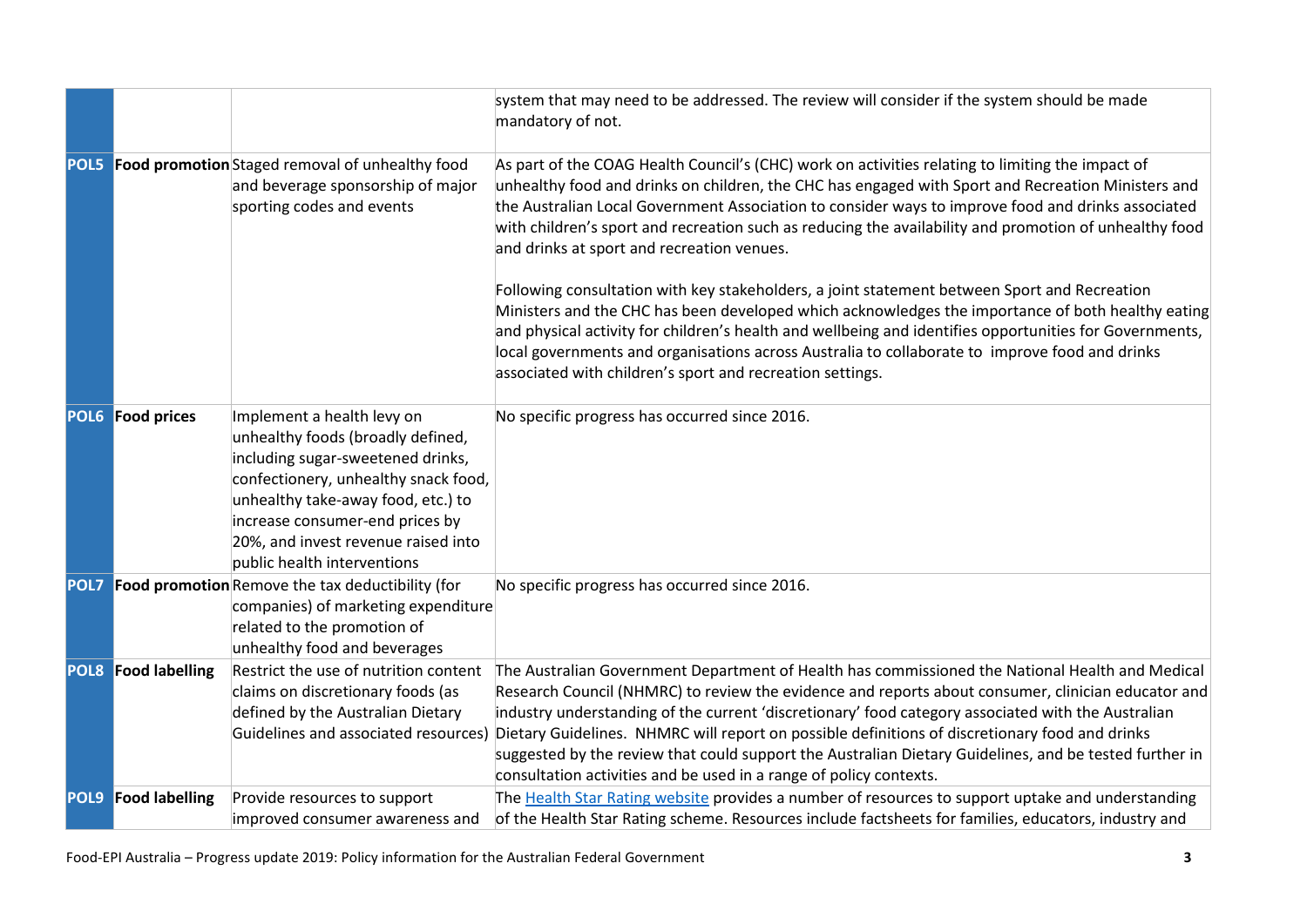|                             | understanding of the Health Star<br>vulnerable populations                                                                                                                                                                                                   | consumers, posters, infographics, social media updates, information videos, and articles on the Health<br>Rating scheme, particularly targeting Star rating system. There are a range of tools and guidance materials available to retailers and industry<br>through the website.                                                                                                                                                                                                                                                                                                                                                                                                                                                                                                                                                                                                                                                                                                                                                                                                                                                                                                                                                                                                                             |
|-----------------------------|--------------------------------------------------------------------------------------------------------------------------------------------------------------------------------------------------------------------------------------------------------------|---------------------------------------------------------------------------------------------------------------------------------------------------------------------------------------------------------------------------------------------------------------------------------------------------------------------------------------------------------------------------------------------------------------------------------------------------------------------------------------------------------------------------------------------------------------------------------------------------------------------------------------------------------------------------------------------------------------------------------------------------------------------------------------------------------------------------------------------------------------------------------------------------------------------------------------------------------------------------------------------------------------------------------------------------------------------------------------------------------------------------------------------------------------------------------------------------------------------------------------------------------------------------------------------------------------|
|                             |                                                                                                                                                                                                                                                              | The Health Star Rating launched its consumer campaign in 2014, which included a range of print<br>advertisements, out-of-home advertisements, online advertisements and videos. Between February -<br>April 2017 a fourth stage of the consumer campaign was conducted to increase awareness and<br>understanding of the system and its use. This campaign involved five online pre-roll videos (played in<br>full before YouTube videos, within catch-up TV etc.), five out of home (OOH) advertisements, five print<br>advertisements (in-store magazine only), a six-panel online ad, a mobile-specific ad and a taste.com.au<br>Taste Health Hotline. The campaign targeted a varied audience of grocery shoppers over 18 years of<br>age across Australia. A 2017 evaluation report of the consumer campaign found that of the 18% of<br>Australian's who recalled seeing the campaign, 60% of these bought a higher Health Star Rating<br>product compared to what they would normally buy and reported increased awareness and use of the<br>Health Star Rating scheme. There was however still confusion around correct use of the scheme and<br>how the ratings were determined. The Department of Health is currently considering options for the<br>next stage of the Health Star Rating campaign. |
| <b>POL10</b> Food labelling | Develop national guidelines for<br>nutrition labelling on the menus of<br>food service outlets, including the<br>potential adaptation of the Health<br>Star Rating scheme for these<br>purposes, to ensure a consistent<br>approach is used across Australia | In October 2016, the Council of Australian Governments (COAG) Health Council agreed to actions to<br>limit the impact of unhealthy food and drink on children. One of these actions was strengthened<br>collaboration between health and food regulation relating to obesity prevention initiatives.<br>In April 2017, the Australia and New Zealand Ministerial Forum on Food Regulation (the Forum)<br>identified that one of its priority areas for 2017-21 is to support public health objectives to reduce<br>chronic disease related to overweight and obesity; and that this would include evaluating the<br>effectiveness of existing initiatives, such as menu labelling schemes.<br>The review of the fast food menu labelling schemes included 2 roundtable discussions with<br>stakeholders which occurred early 2018 .The summary report for this work is available at the Food<br>Regulation website. The potential adaptation of the Health Star Rating scheme for menu board<br>labelling was considered as part of this work.<br>In June 2018, the Forum agreed for further targeted consultation to be undertaken to develop policy<br>options that aim to improve and strengthen fast food menu labelling in Australia.                                                                    |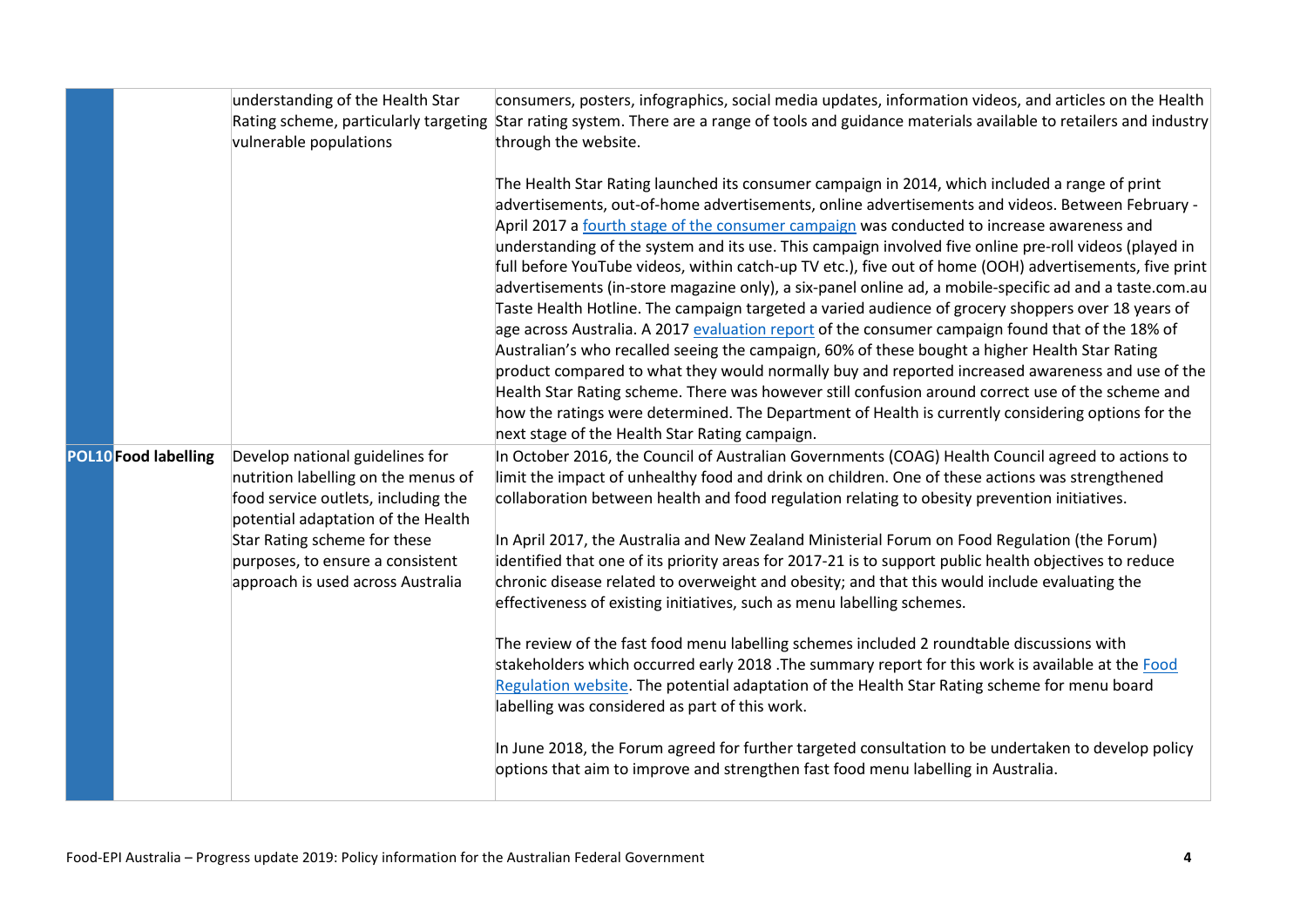|                      | <b>POL11 Food provision</b> Develop and implement clear,<br>consistent policies to provide and<br>service activities (canteens, food at<br>events, fundraising, promotions,<br>vending machines, public<br>procurement standards etc.) in<br>settings under Federal government<br>control. This includes public sector<br>workplaces, and government-owned,<br>funded or managed services | The Healthy Food Partnership's Food Service Working Group recommended that a voluntary Food<br>Service Pledge Scheme be established (report on web).<br>promote healthy food choices in food The focus of the pledge scheme is on simple and effective voluntary commitments ('pledges')<br>by industry. These are designed to optimise the nutritional profile of food and beverages<br>provided in food service settings, with consideration to placement and promotion of healthier<br>options; a range of portion sizes; product reformulation; and availability of information for<br>consumers.<br>The COAG Health Council agreed actions to limit the impact of unhealthy food and drink on children<br>including:<br>Engaging with Sport and Recreation Ministers and the Australian Local Government Association<br>(ALGA) to collaboratively develop ways of improving food and drinks associated with children's<br>sport and recreation.<br>Engaging with the COAG Education Council to collaboratively develop initiatives that strengthen<br>school-based efforts to encourage and support healthy eating.<br>The development of nationally agreed goals, principles, and a minimum acceptable nutrition<br>standards for food and drink supply in public health care facilities which will be completed by the<br>end of 2018; andA national interim guide to define unhealthy food and drinks for voluntary use by<br>jurisdictions to reduce the exposure of children to unhealthy food and drink marketing in settings<br>under government control. |
|----------------------|-------------------------------------------------------------------------------------------------------------------------------------------------------------------------------------------------------------------------------------------------------------------------------------------------------------------------------------------------------------------------------------------|-----------------------------------------------------------------------------------------------------------------------------------------------------------------------------------------------------------------------------------------------------------------------------------------------------------------------------------------------------------------------------------------------------------------------------------------------------------------------------------------------------------------------------------------------------------------------------------------------------------------------------------------------------------------------------------------------------------------------------------------------------------------------------------------------------------------------------------------------------------------------------------------------------------------------------------------------------------------------------------------------------------------------------------------------------------------------------------------------------------------------------------------------------------------------------------------------------------------------------------------------------------------------------------------------------------------------------------------------------------------------------------------------------------------------------------------------------------------------------------------------------------------------------------------------------------------------|
|                      |                                                                                                                                                                                                                                                                                                                                                                                           | See update here                                                                                                                                                                                                                                                                                                                                                                                                                                                                                                                                                                                                                                                                                                                                                                                                                                                                                                                                                                                                                                                                                                                                                                                                                                                                                                                                                                                                                                                                                                                                                       |
| POL12 Food provision | Update and strengthen the National<br><b>Healthy School Canteen guidelines</b><br>(including restrictions on the<br>promotion of unhealthy foods and<br>beverages in all primary and<br>secondary schools), and provide<br>additional resources to support the<br>States and Territories to implement<br>the guidelines                                                                   | The COAG Health Council (CHC) agreed actions to limit the impact of unhealthy food and drink on<br>children include collaborating with the COAG Education Council to strengthen and increase the impact<br>of school based efforts to encourage and support health eating through two initiatives in:<br>support to teachers to integrate food and nutrition into classroom learning; and<br>development of good practice standards for healthy eating that take a whole school approach,<br>building on the successes of health school canteens.<br>The CHC has endorsed a joint statement with the COAG Education Council on healthy eating at school.<br>The Education and Health Joint Statement was developed by education and health departments and<br>the National Catholic Education Commission and twenty-seven organisations supported the Joint<br>Statement.                                                                                                                                                                                                                                                                                                                                                                                                                                                                                                                                                                                                                                                                                             |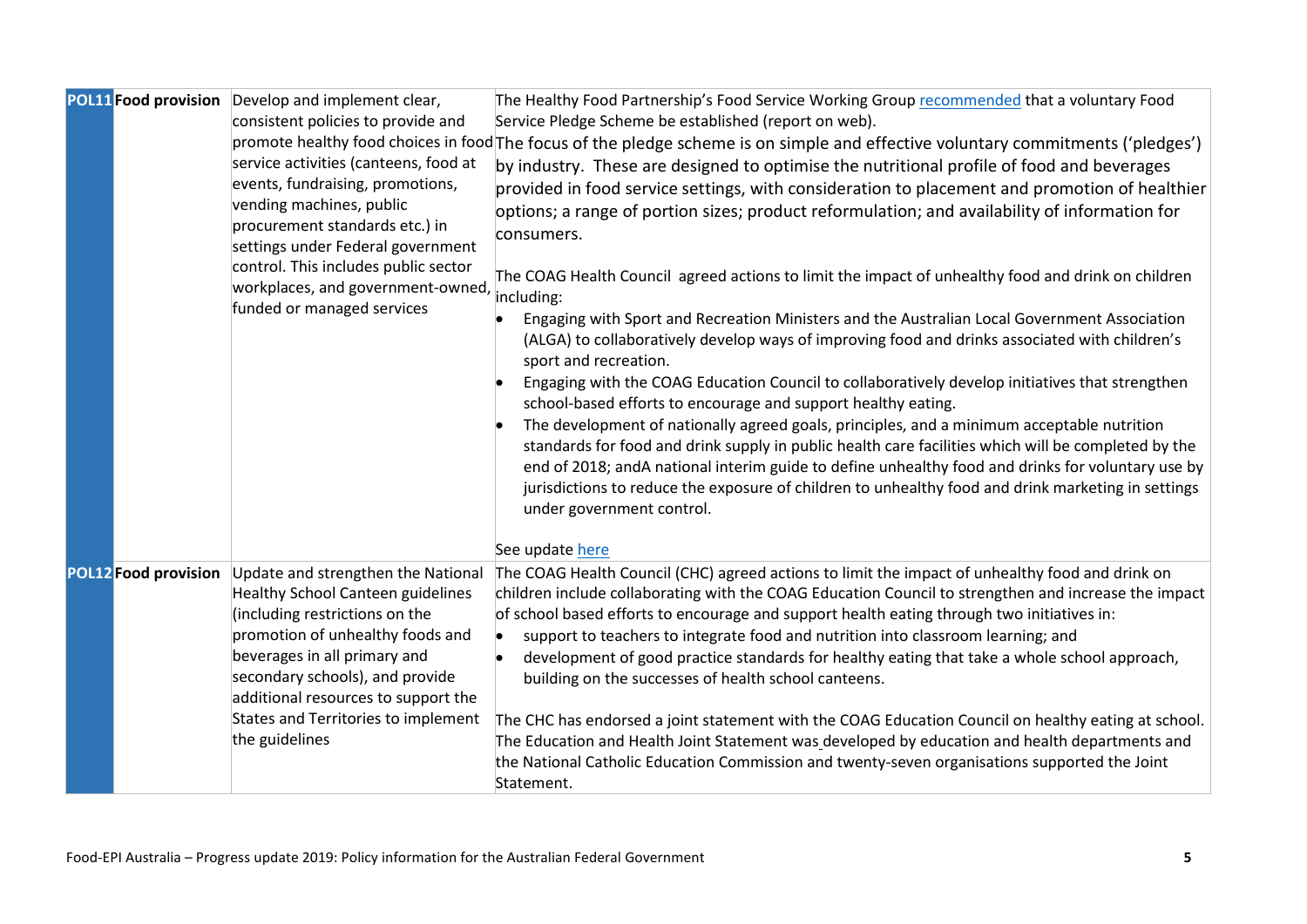| <b>POL13</b> Food        | Continue and re-emphasise the                                | The Healthy Food Partnership has established several working groups to address aspects of healthy                                         |
|--------------------------|--------------------------------------------------------------|-------------------------------------------------------------------------------------------------------------------------------------------|
| composition              | government's commitment to the                               | eating and obesity: the Implementation and Evaluation Working Group, the Portion Size Working                                             |
|                          | newly established Healthy Food                               | Group, the Food Service Working Group, the Communication and Education Working Group and the                                              |
|                          | Partnership, including resources to                          | Reformulation Working Group. The executive committee has regular meetings, the minutes of which                                           |
|                          | support implementation as well as                            | are published on the Healthy Food Partnership website (currently 9).                                                                      |
|                          | independent monitoring and<br>evaluation of progress and     | The Implementation and Evaluation Working Group has developed a 'Master program logic' which                                              |
|                          | performance                                                  | highlights funding from the commonwealth as a key resource, and identifies several core activities for                                    |
|                          |                                                              | government. Monitoring and evaluation of the partnerships activities are not specifically mentioned.                                      |
|                          |                                                              |                                                                                                                                           |
|                          |                                                              | The Portion Size Working Group has conducted a rapid review of the evidence to inform effective                                           |
|                          |                                                              | portion size strategies. Final recommendations of the PSWG are available online and will be                                               |
|                          |                                                              | considered by the Executive Committee in December 2018.                                                                                   |
|                          |                                                              |                                                                                                                                           |
|                          |                                                              | The Food Service Working Group has commissioned a review on international food service initiatives,                                       |
|                          |                                                              | and has recommended a voluntary pledge-style scheme for the food service sector. The Department                                           |
|                          |                                                              | of Health is working to have the system ready for implementation in early 2019.                                                           |
|                          |                                                              | The Communication and Education Working Group has developed a work plan (up to December 2018)                                             |
|                          |                                                              | including several key deliverables.                                                                                                       |
|                          |                                                              |                                                                                                                                           |
|                          |                                                              | The Reformulation Working Group has initiated a public consultation on draft voluntary reformulation                                      |
|                          |                                                              | targets set for key products that contribute to the intake of sodium, saturated fat and sugars. This                                      |
|                          |                                                              | group documents progress on its webpage.                                                                                                  |
|                          |                                                              |                                                                                                                                           |
|                          |                                                              | As activities move into the implementation phase, a new implementation, Monitoring and Evaluation<br>Reference Group will be established. |
|                          | <b>POL14 Food provision</b> Revise the regulations for early | The feedAustralia Program, funded by the Department of Health, is an Information Technology (IT)                                          |
|                          |                                                              | childhood settings to include detailed program currently being implemented to facilitate child care services in providing nutritious and  |
|                          | requirements regarding the                                   | appropriate food and drinks to better meet the Australian Dietary Guidelines. The feedAustralia                                           |
|                          | healthiness of foods provided and                            | Program has made some progress to address POL14. Program registrations went 'live' in March 2018,                                         |
|                          | promoted, and provide resources to                           | and as of June 2018 nearly 1000 Australian early childhood and education care services are using the                                      |
|                          | support implementation                                       | feedAustralia online menu planning tool.                                                                                                  |
| <b>POL15</b> Food retail | Through the Healthy Food                                     | The Healthy Food Partnership has made some progress to address the availability of in-store healthy                                       |
|                          | Partnership, explore voluntary                               | compared with less healthy foods, through the activities of the Food Service Working Group. The                                           |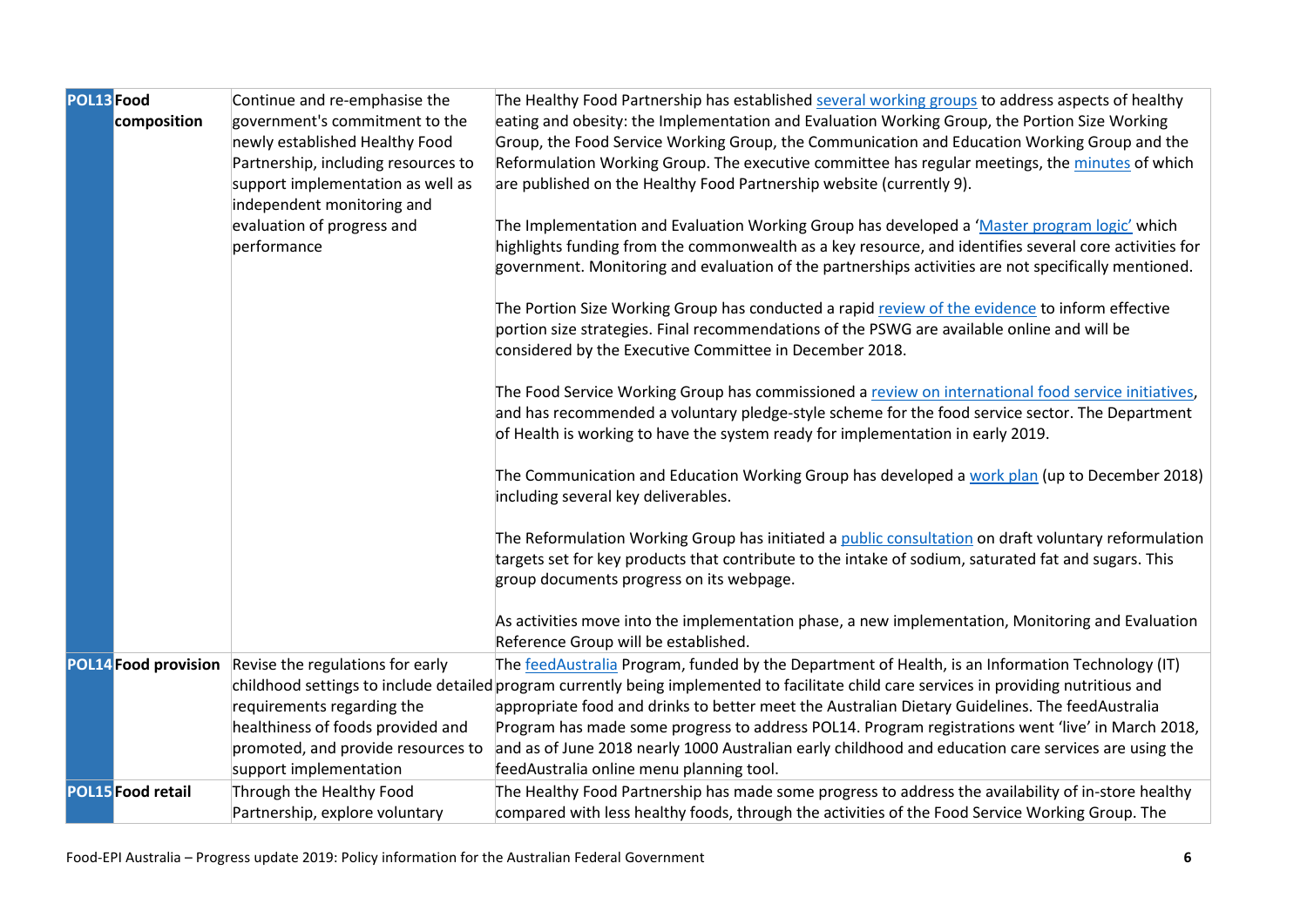|                             | initiatives to increase the in-store<br>availability of healthy foods (e.g.,<br>healthy kids menus in fast food<br>outlets) and decrease the in-store<br>availability of unhealthy foods (e.g.,<br>confectionery- and soft-drink free<br>checkout lanes in supermarkets) | scope of this group includes QSR's, cafes/pubs/restaurants, retailers, workplaces and institutions. The<br>group is currently developing a voluntary pledge-style scheme which will include pledges related to<br>increasing fruit, vegetable and wholegrain intake in food service settings, and portion control<br>strategies. Recommendations for the pledge scheme are online and the Department of Health is<br>working ro have the system ready for implementation in early 2019. |
|-----------------------------|--------------------------------------------------------------------------------------------------------------------------------------------------------------------------------------------------------------------------------------------------------------------------|-----------------------------------------------------------------------------------------------------------------------------------------------------------------------------------------------------------------------------------------------------------------------------------------------------------------------------------------------------------------------------------------------------------------------------------------------------------------------------------------|
| <b>POL16</b> Food provision | Provide funding and support to the<br>States and Territories to support<br>private sector companies to develop,<br>implement and monitor health and<br>wellbeing policies, adopting a<br>national approach and building on<br>the resources currently available          | No specific progress has occurred since 2016.                                                                                                                                                                                                                                                                                                                                                                                                                                           |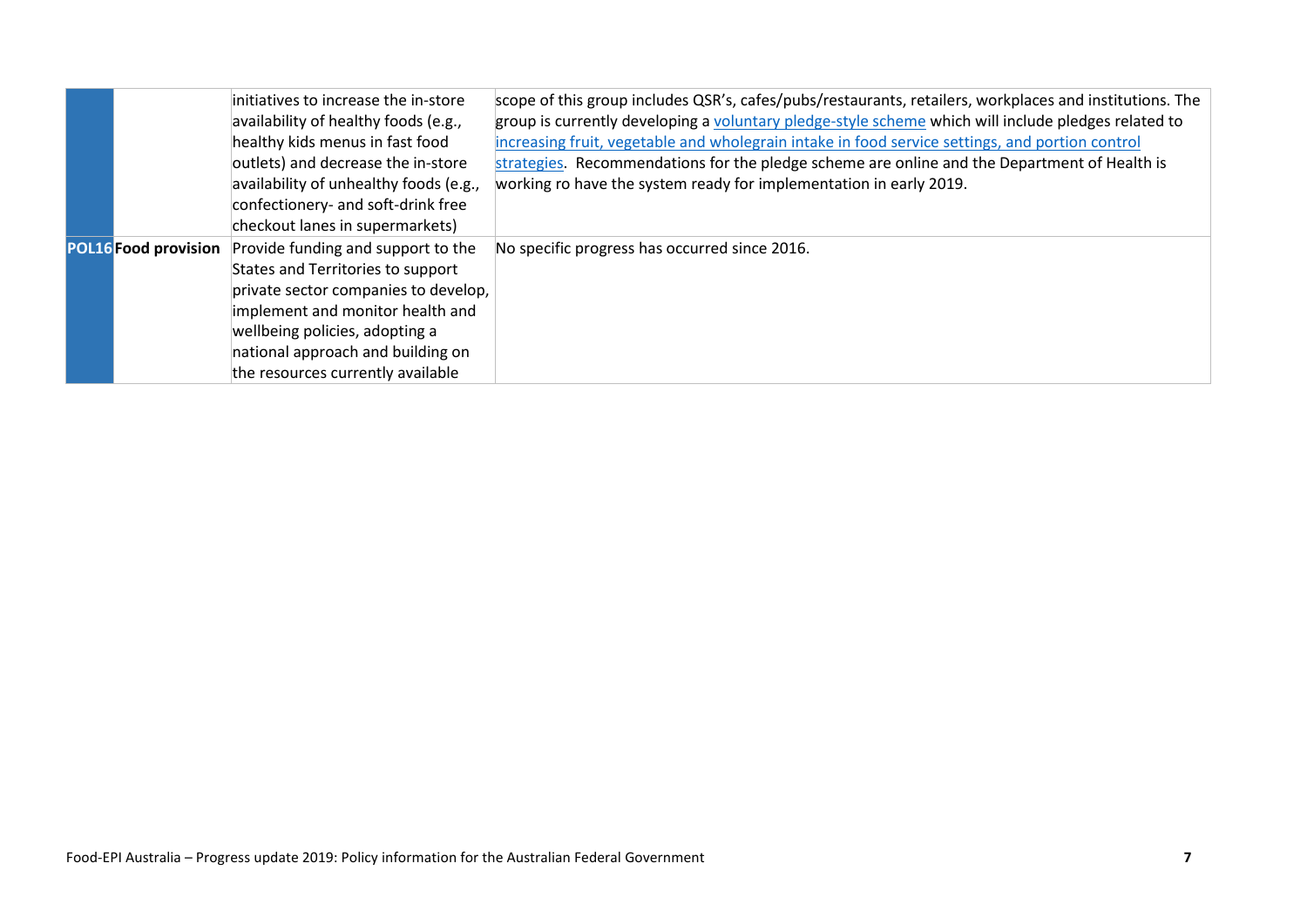| <b>Domain</b>          | <b>Recommend infrastructure support</b><br>action                                                                                                                                                                                 | Progress against meeting recommended action                                                                                                                                                                                                                                                                                                                                                                                                                                                                                                                                                                                                                                                                                                                                                                                                                                                                                                                                                                                                                                                                                                                                                                                | <b>Comments</b>                                                                                                                                                                                                                                                                                                                                                                                                                                                                                                                                                                                                                                                                                                                                                                          |
|------------------------|-----------------------------------------------------------------------------------------------------------------------------------------------------------------------------------------------------------------------------------|----------------------------------------------------------------------------------------------------------------------------------------------------------------------------------------------------------------------------------------------------------------------------------------------------------------------------------------------------------------------------------------------------------------------------------------------------------------------------------------------------------------------------------------------------------------------------------------------------------------------------------------------------------------------------------------------------------------------------------------------------------------------------------------------------------------------------------------------------------------------------------------------------------------------------------------------------------------------------------------------------------------------------------------------------------------------------------------------------------------------------------------------------------------------------------------------------------------------------|------------------------------------------------------------------------------------------------------------------------------------------------------------------------------------------------------------------------------------------------------------------------------------------------------------------------------------------------------------------------------------------------------------------------------------------------------------------------------------------------------------------------------------------------------------------------------------------------------------------------------------------------------------------------------------------------------------------------------------------------------------------------------------------|
| <b>INF1 Leadership</b> | Establish obesity prevention as a<br>national priority, with a national<br>taskforce, sustained funding, regular<br>and ongoing monitoring and<br>evaluation of key measures, and<br>regular reporting with respect to<br>targets | At its meeting on 12 October 2018, the CHC agreed that a national<br>strategy be developed on obesity with a strong focus on the primary<br>and secondary prevention measures, social determinants of health,<br>especially in relation to early childhood and rural and regional issues.<br>Furthermore, the National Diabetes Strategy implementation plan,<br>released in Dec 2017, identifies several national priority actions for the<br>commonwealth government that are related to obesity prevention (e.g.<br>1.2. Develop and implement national food, nutrition and physical activity<br>plans and 1.7: Identifying opportunities for the food regulation system<br>to support obesity prevention objectives, including by reviewing fast<br>food labelling schemes).<br>The National Strategic Framework for Chronic Conditions, released in<br>May 2017 following endorsement by all health ministers, provides a<br>national approach to guide planning, design and delivery of policies,<br>strategies, actions and services to better address the prevention and<br>management of chronic conditions in Australia. It recognises<br>overweight/obesity as a biomedical risk factor for chronic conditions. | National Strategic Framework<br>for Chronic Conditions (the<br><b>Strategic Framework)</b><br>Objective 1 - Focus on<br>prevention for a healthier<br>Australia addresses<br>primary prevention of<br>chronic conditions. It<br>acknowledges the diverse<br>range of factors that<br>influence health and<br>wellbeing, including both<br>behavioural and<br>biomedical risk factors<br>(such as obesity), physical<br>environment<br>determinants, and social<br>and economic<br>determinants.<br>A National Strategic<br><b>Framework for Chronic</b><br><b>Conditions Reporting Project</b><br>(the Reporting project) is<br>currently under development<br>to complement the Strategic<br>Framework. The Reporting<br>Project will allow progress<br>against the three Objectives of |

#### 2. Infrastructure support actions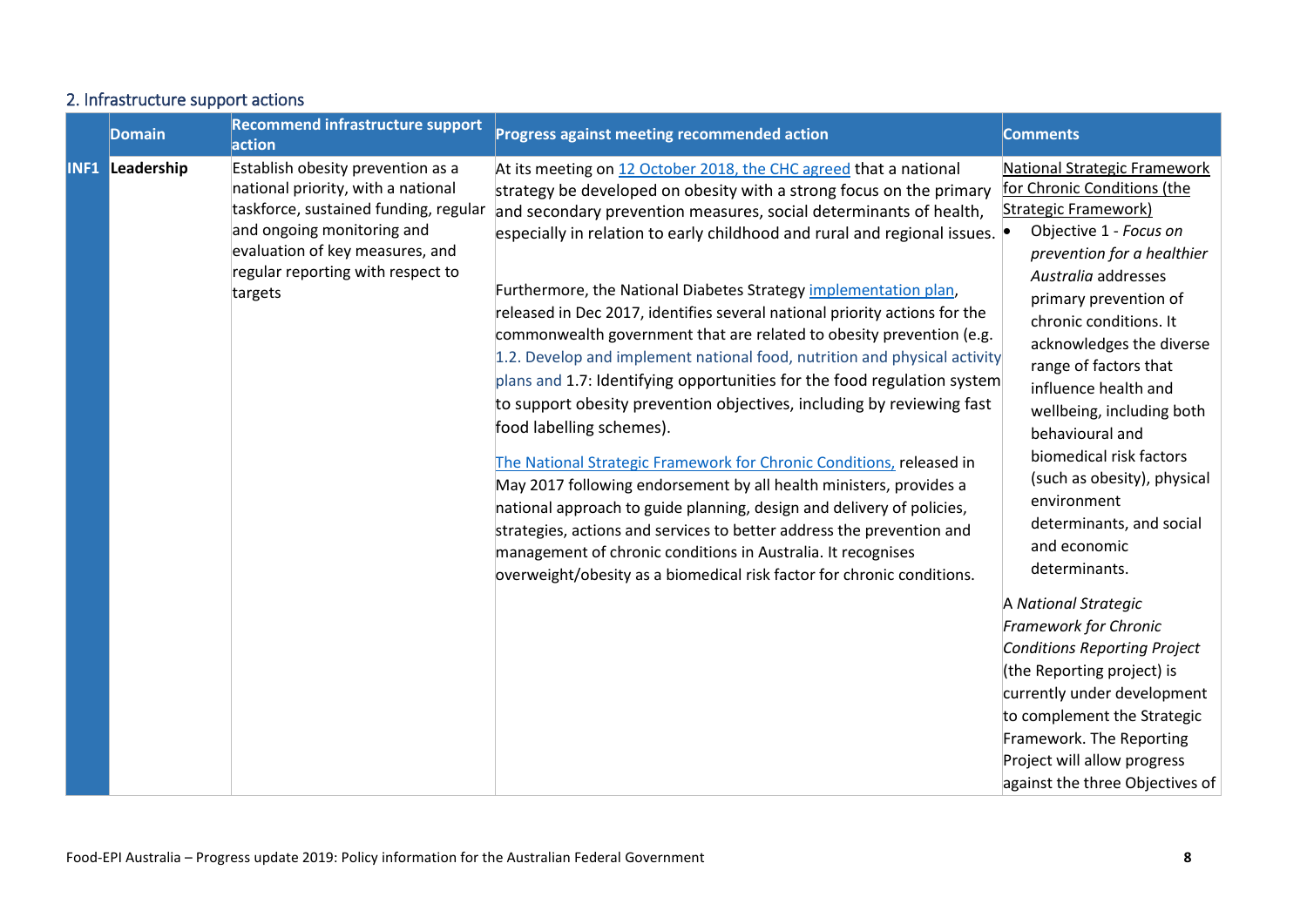|      |                                       |                                                                                                                                                                                                                                                                                                                                                                                                                                                                                                                                                      |                                                                                                                                                                                                                                                                                                                                                                                                                                                                                                                                                                                                                                                                                                                                                                                                                                                                                                                                                                      | the Strategic Framework to be |
|------|---------------------------------------|------------------------------------------------------------------------------------------------------------------------------------------------------------------------------------------------------------------------------------------------------------------------------------------------------------------------------------------------------------------------------------------------------------------------------------------------------------------------------------------------------------------------------------------------------|----------------------------------------------------------------------------------------------------------------------------------------------------------------------------------------------------------------------------------------------------------------------------------------------------------------------------------------------------------------------------------------------------------------------------------------------------------------------------------------------------------------------------------------------------------------------------------------------------------------------------------------------------------------------------------------------------------------------------------------------------------------------------------------------------------------------------------------------------------------------------------------------------------------------------------------------------------------------|-------------------------------|
|      |                                       |                                                                                                                                                                                                                                                                                                                                                                                                                                                                                                                                                      |                                                                                                                                                                                                                                                                                                                                                                                                                                                                                                                                                                                                                                                                                                                                                                                                                                                                                                                                                                      | monitored.                    |
|      | <b>INF2 Leadership</b>                | Develop a National Nutrition Policy,<br>building on the work that has already<br>been undertaken to inform its<br>development. The Policy should: be<br>integrated with the National<br><b>Strategic Framework for Chronic</b><br><b>Conditions and National Diabetes</b><br>Strategy; include explicit, specific<br>strategies to reduce inequalities and<br>target all vulnerable populations,<br>including Aboriginal and Torres Strait<br>Islanders; and be supported by a<br>long-term funding stream, with co-<br>ordination across government | No specific progress has occurred since 2016.                                                                                                                                                                                                                                                                                                                                                                                                                                                                                                                                                                                                                                                                                                                                                                                                                                                                                                                        |                               |
| INF3 | <b>Monitoring and</b><br>intelligence | departments and jurisdictions<br>Commit sustained funding and<br>ongoing support for a comprehensive<br>diet and nutrition survey conducted<br>every 5-10 years                                                                                                                                                                                                                                                                                                                                                                                      | No specific progress has occurred since 2016.                                                                                                                                                                                                                                                                                                                                                                                                                                                                                                                                                                                                                                                                                                                                                                                                                                                                                                                        |                               |
| INF4 | Leadership                            | proportion of discretionary food<br>intake                                                                                                                                                                                                                                                                                                                                                                                                                                                                                                           | Establish national population dietary The Australian Government Department of Health and the New Zealand<br>intake targets, including reducing the Ministry of Health have reviewed the 2006 sodium nutrient reference<br>values for adults. The revised NRV recommendations for the Suggested<br>Dietary Target (SDT) and Upper Level of Intake of sodium for adults were<br>approved by the NHMRC on 13 July 2017. In March 2018, the<br>Department commissioned the NHMRC to undertake a review of<br>remaining 2006 NRVs for sodium (including the Adequate Intake for<br>children and adolescents, adults, and pregnancy and lactation; as well as<br>the Upper Level of intake for infants, children and adolescents and for<br>pregnancy and lactation). This work is anticipated for completion by<br>2021. Further information regarding the review of nutrient reference<br>values can be found on the website at the following address:<br>www.nrv.gov.au |                               |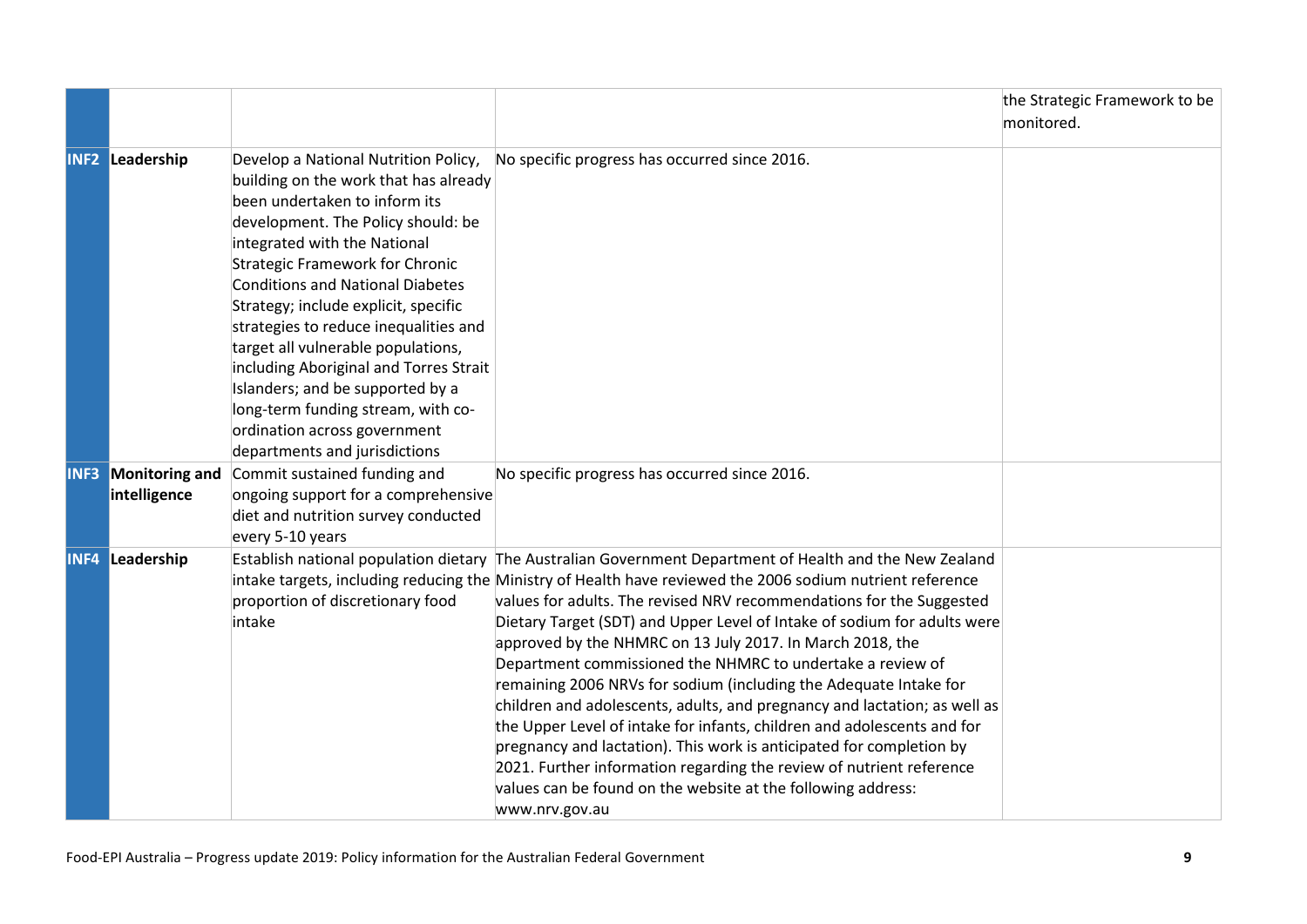| INF5 | <b>Funding and</b> | Ensure research funding allocation,                                     | The 2016-2018 Medical Research Future Fund strategy identifies 6              |  |
|------|--------------------|-------------------------------------------------------------------------|-------------------------------------------------------------------------------|--|
|      | resources          | including the Medical Research                                          | strategic platforms and related priorities, which include:                    |  |
|      |                    | Future Fund, takes into account the                                     |                                                                               |  |
|      |                    | diseases and conditions with the                                        | Strategic and international horizons<br>$\bullet$                             |  |
|      |                    | highest burden, including an increase                                   | Data and infrastructure                                                       |  |
|      |                    | in the proportion of research funding                                   | Health services and systems<br>$\bullet$                                      |  |
|      |                    | that is allocated specifically to<br>improving population nutrition and | Capacity and collaboration                                                    |  |
|      |                    | diet-related non-communicable                                           | Trials and translation                                                        |  |
|      |                    | disease prevention                                                      | Commercialisation                                                             |  |
|      |                    |                                                                         | One of the priorities within the 'Health services and systems' platform       |  |
|      |                    |                                                                         | identifies supporting behavioural economics research focused on               |  |
|      |                    |                                                                         | preventive health (e.g., healthy eating and physical activity) as a priority. |  |
|      |                    |                                                                         | Improving population nutrition and diet-related non-communicable              |  |
|      |                    |                                                                         | diseases are not otherwise specified. The MRFF will consult on the            |  |
|      |                    |                                                                         | second round of priorities from November 2018.                                |  |
|      |                    |                                                                         | In the 2017-18 budget, one of the first disbursements of the Medical          |  |
|      |                    |                                                                         | Research Future Fund was for research into the prevention of chronic          |  |
|      |                    |                                                                         | disease, announcing \$10 million over 4 years in funding to The Australian    |  |
|      |                    |                                                                         | Prevention Partnership Centre, to implement 10 new prevention                 |  |
|      |                    |                                                                         | projects focused on improving the burden of chronic disease in Australia.     |  |
|      |                    |                                                                         | The 2018-19 budget announced a \$1.3 billion investment into health and       |  |
|      |                    |                                                                         | medical research, which included \$125 million over 9 years towards           |  |
|      |                    |                                                                         | chronic conditions research (namely diabetes and heart disease).              |  |
|      |                    |                                                                         | The National Health and Medical Research Council (NHMRC) 2017-18              |  |
|      |                    |                                                                         | corporate plan states that a substantial proportion of funding will be        |  |
|      |                    |                                                                         | directed toward addressing National Health Priority Areas, which include      |  |
|      |                    |                                                                         | obesity, with \$27.2 million and \$26.8 million allocated to obesity          |  |
|      |                    |                                                                         | research in 2016 and 2017 respectively. No clear guidelines around            |  |
|      |                    |                                                                         | increasing the proportion of research funding that is allocated to            |  |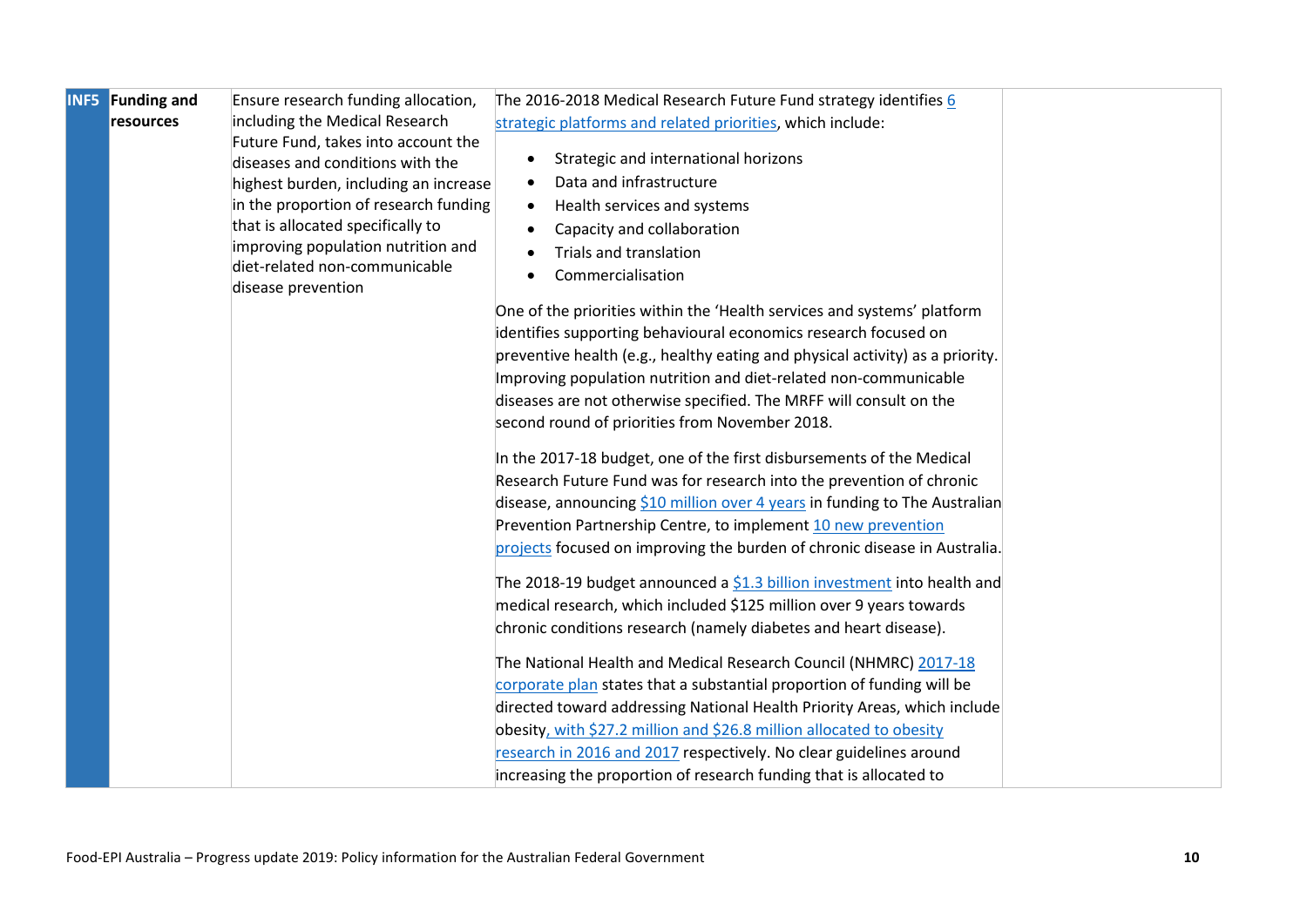|                  |                                        |                                                                                                                                                                                                                                                                                                                                                                                                                                                                                                      | improving population nutrition and diet-related non-communicable<br>disease prevention were identified from publicly available information.                                                                                                                                                                                                                                                                                                                                                                                                                                                                                                                                                                                                                                                                                                                                                                                                                        |  |
|------------------|----------------------------------------|------------------------------------------------------------------------------------------------------------------------------------------------------------------------------------------------------------------------------------------------------------------------------------------------------------------------------------------------------------------------------------------------------------------------------------------------------------------------------------------------------|--------------------------------------------------------------------------------------------------------------------------------------------------------------------------------------------------------------------------------------------------------------------------------------------------------------------------------------------------------------------------------------------------------------------------------------------------------------------------------------------------------------------------------------------------------------------------------------------------------------------------------------------------------------------------------------------------------------------------------------------------------------------------------------------------------------------------------------------------------------------------------------------------------------------------------------------------------------------|--|
|                  | <b>INF6</b> Support for<br>communities | Develop and fund an ongoing<br>nutrition-focused social marketing<br>campaign, implemented across a<br>wide range of platforms and<br>channels, designed to support<br>related policy initiatives                                                                                                                                                                                                                                                                                                    | In August 2017, the Australian Sports Commission launched the Move it<br>comprehensive obesity prevention or Aus campaign. This campaign was rolled out nationwide, and promotes a<br>more active lifestyle through encouraging all Australians to commit at<br>least 30 minutes a day to physical activity. The campaign consists of a<br>video and several related resources available through the Sport Australia<br>website. The campaign does not have a nutrition focus.                                                                                                                                                                                                                                                                                                                                                                                                                                                                                     |  |
|                  | <b>INF7</b> Support for<br>communities | Support nutrition education in<br>schools and early childhood<br>education and care services by:<br>integrating practical nutrition and<br>cooking skills into the national<br>curriculum for all school years;<br>embedding nutrition and the<br>Australian Dietary Guidelines into<br>learning outcomes assessment<br>requirements; adequately educating,<br>training, accrediting and otherwise<br>supporting teachers to be able to<br>provide high quality nutrition<br>information to students | The COAG Health Council's agreed actions to limit the impact of<br>unhealthy food and drink on children include collaborating with the<br>COAG Education Council to strengthen and increase the impact of school<br>based efforts to encourage and support health eating through two<br>initiatives in:<br>support to teachers to integrate food and nutrition into classroom<br>learning; and<br>development of good practice standards for healthy eating that take<br>$\bullet$<br>a whole school approach, building on the successes of health school<br>canteens.<br>The CHC has endorsed a joint statement with the COAG Education<br>Council on healthy eating at school. The Education and Health Joint<br>Statement was developed by education and health departments and the<br>National Catholic Education Commission and twenty-seven organisations<br>supported the Joint Statement.<br>See also information about the FeedAustralia program at POL14 |  |
| INF <sub>8</sub> | <b>Funding and</b><br>resources        | <b>Re-establish the Australian National</b><br>Preventive Health Agency (or a<br>similar independent agency), with a<br>secure funding stream, to coordinate<br>health promotion functions<br>(including improving population<br>nutrition) across jurisdictions                                                                                                                                                                                                                                     | No specific progress has occurred since 2016.                                                                                                                                                                                                                                                                                                                                                                                                                                                                                                                                                                                                                                                                                                                                                                                                                                                                                                                      |  |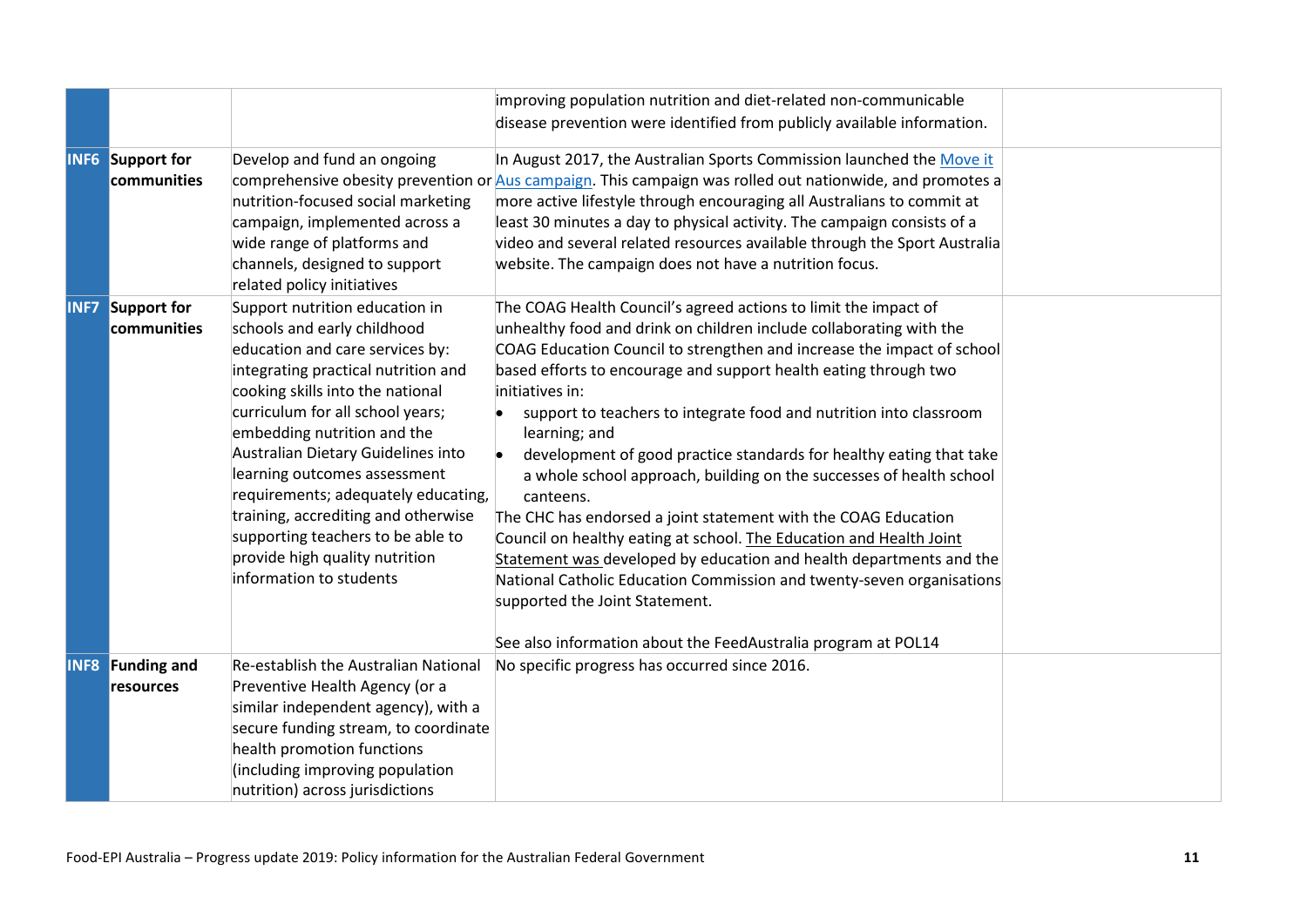| <b>INF9</b> | Governance                              | Implement a health-in-all-policies<br>framework nationally, with formal<br>health impact assessments as part of<br>policy development and proposal<br>processes, including explicit details<br>about the consideration of potential<br>impacts of policies on population<br>nutrition and health     | No specific progress has occurred since 2016.                                                                                                                                                                                                                                                                                                                                                                                                                                                                                 |  |
|-------------|-----------------------------------------|------------------------------------------------------------------------------------------------------------------------------------------------------------------------------------------------------------------------------------------------------------------------------------------------------|-------------------------------------------------------------------------------------------------------------------------------------------------------------------------------------------------------------------------------------------------------------------------------------------------------------------------------------------------------------------------------------------------------------------------------------------------------------------------------------------------------------------------------|--|
|             | <b>INF10</b> Governance                 | Set clear guidelines for involvement<br>of different stakeholders in policy<br>development processes, ensuring<br>that food industry representatives<br>are not involved in setting policy<br>objectives and agendas where they<br>have conflicts of interest with<br>improving population nutrition | No specific progress has occurred since 2016.<br>Recent international examples demonstrate ways in which this can be<br>implemented in practice. For example, Canada has recently<br>implemented a new <i>Healthy Eating Strategy'</i> , and specifically states that<br>'During the policy development of the new Canada's Food Guide,<br>officials from Health Canada's Office of Nutrition Policy and Promotion<br>will not be meeting with representatives from the food and beverage<br>industry".                       |  |
|             | <b>INF11</b> Support for<br>communities | Support community-based<br>interventions to create healthy food<br>environments by implementing and<br>funding a national knowledge<br>translation and exchange platform to<br>provide advice, promote best<br>practice, and offer networking<br>opportunities                                       | No specific progress has occurred since 2016.                                                                                                                                                                                                                                                                                                                                                                                                                                                                                 |  |
|             | <b>INF12</b> Support for<br>communities | Provide additional resources to<br>support increased understanding,<br>use and uptake of the Australian<br>Dietary Guidelines among the<br>general public                                                                                                                                            | The 'Eat for Health' website is the main online platform to access<br>information about the Australian Dietary Guidelines and the Australian<br>Guide to Healthy Eating. Associated print resources to support<br>consumers, health professionals and educators are made available free<br>with over 750,000 Eat for Health print resources ordered and distributed<br>each year.<br>NHMRC has recently been engaged through the Australian Government<br>Department of Health to conduct a review of the current evidence on |  |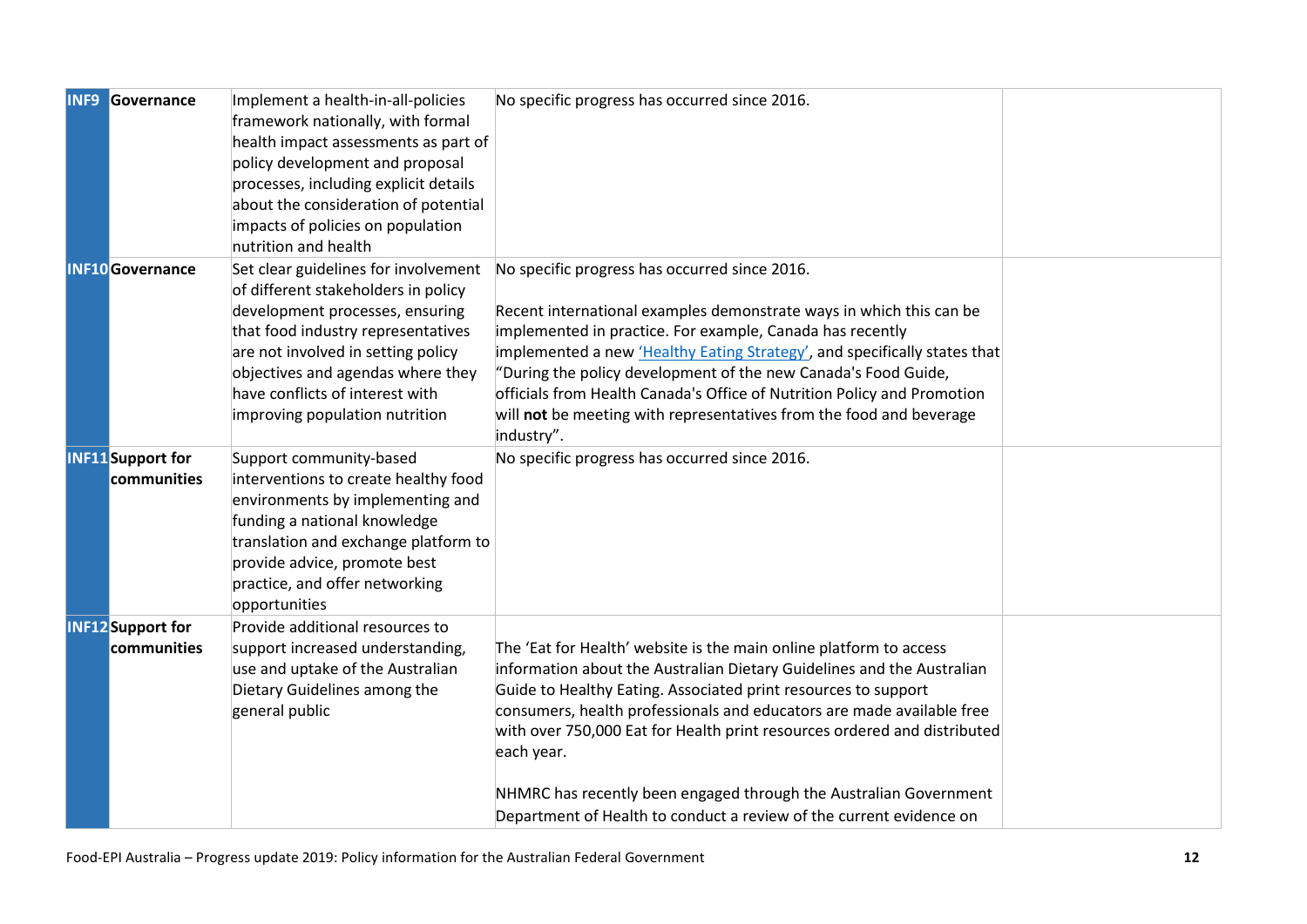|                         |                                             |                                                                                                                                                                                        | the understanding and use of the term 'discretionary foods and<br>drinks'. This work will review the evidence on the way in which<br>unhealthy (discretionary) foods and drinks are classified and explained in<br>key government and non-government nutrition resources, including<br>NHMRC's 2013 Australian Dietary Guidelines (ADGs).                                                       |  |
|-------------------------|---------------------------------------------|----------------------------------------------------------------------------------------------------------------------------------------------------------------------------------------|-------------------------------------------------------------------------------------------------------------------------------------------------------------------------------------------------------------------------------------------------------------------------------------------------------------------------------------------------------------------------------------------------|--|
|                         |                                             |                                                                                                                                                                                        | Through the guidance of an expert working committee, this work will<br>consider the practicality of providing specific definitions of discretionary<br>foods and drinks. NHMRC will use this guidance to consider a more<br>standardised approach to identifying discretionary foods and drinks<br>across all settings, including community, industry, consumer and<br>healthcare environments. |  |
|                         |                                             |                                                                                                                                                                                        | As part of the review, the NHMRC will be consulting with key users,<br>including health professionals, government and industry representatives<br>to ensure the outcomes are relevant for promoting the health of<br>Australians across all settings.                                                                                                                                           |  |
| <b>INF13</b> Leadership |                                             | Explicitly incorporate environmental<br>sustainability in the next revision of<br>the Australian Dietary Guidelines                                                                    | No specific progress has occurred since 2016.                                                                                                                                                                                                                                                                                                                                                   |  |
|                         | <b>INF14</b> Governance                     | Introduce requirements for<br>stakeholders to declare potential<br>conflicts of interest during public<br>consultation processes regarding<br>policy development and<br>implementation | No specific progress has occurred since 2016.                                                                                                                                                                                                                                                                                                                                                   |  |
|                         | <b>INF15</b> Monitoring and<br>intelligence | Establish a consistent national<br>approach to regular measuring of<br>children's height and weight at key<br>stages of primary and secondary<br>schools, including 'opt-out' consent  | This matter will be considered through the outcomes of the Senate<br>Enquiry into the Obesity Epidemic in Australia that are due to be<br>reported on 26 November 2018. It will be further developed through the<br>CHC agreed, National Obesity Strategy.                                                                                                                                      |  |
|                         | <b>INF16</b> Governance                     | Implement measures (such as cross-<br>departmental working groups and<br>advisory boards) to improve                                                                                   | No specific progress has occurred since 2016.                                                                                                                                                                                                                                                                                                                                                   |  |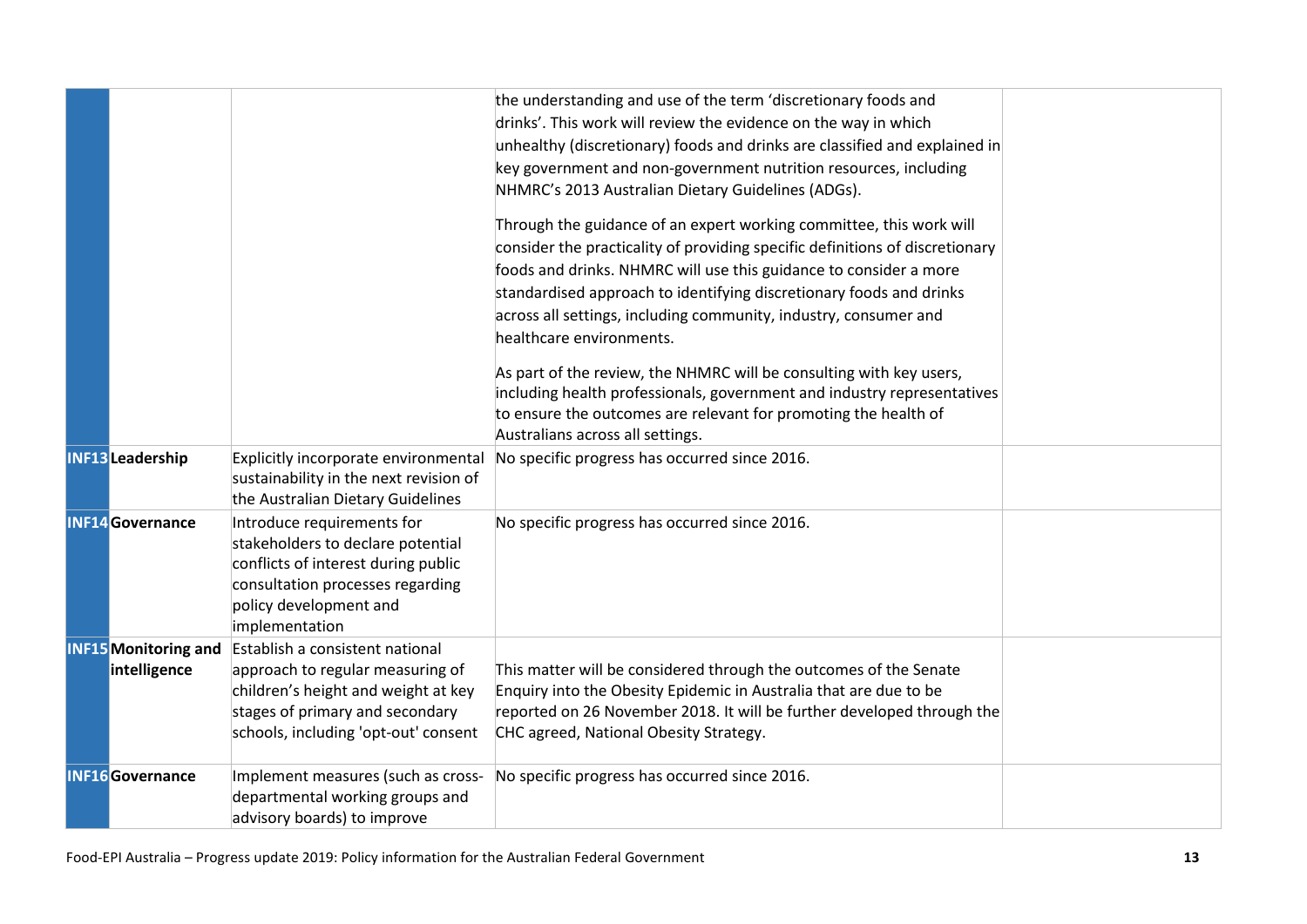|                         | integration, dialogue and policy<br>coherence across agriculture, health<br>that public health and nutrition are<br>explicit and specific considerations                      |                                                                                                                                                                                                                                                                                                                                                                                                                                        |                                                                                                                                                                                                                                                                                                                                                                                                                                                                                                  |
|-------------------------|-------------------------------------------------------------------------------------------------------------------------------------------------------------------------------|----------------------------------------------------------------------------------------------------------------------------------------------------------------------------------------------------------------------------------------------------------------------------------------------------------------------------------------------------------------------------------------------------------------------------------------|--------------------------------------------------------------------------------------------------------------------------------------------------------------------------------------------------------------------------------------------------------------------------------------------------------------------------------------------------------------------------------------------------------------------------------------------------------------------------------------------------|
| <b>INF17</b> Governance | Modify the government lobby<br>register to require more detailed<br>lobbying activities (such as when<br>lobbying is occurring, who is<br>involved, and the issues discussed) | The Australian Government Register of Lobbyists (the Register), and the<br>Code).<br>been consistently applied and continued by successive Governments<br>since 2008.                                                                                                                                                                                                                                                                  |                                                                                                                                                                                                                                                                                                                                                                                                                                                                                                  |
|                         |                                                                                                                                                                               | Any change to the Lobbying Code of Conduct is a matter for the<br>Government.                                                                                                                                                                                                                                                                                                                                                          |                                                                                                                                                                                                                                                                                                                                                                                                                                                                                                  |
| <b>INF18</b> Governance | Improve transparency of political<br>time declaration of political<br>donations over \$1,000, and apply<br>these requirements nationally                                      | The Government has introduced legislation reforming Australia's<br>political donations at the federal level.<br>timeliness and the accessibility of information relating to political<br>donations and funding as part of its Second Open Government National<br>Action Plan 2018-2020. Information on the Action Plan can be found at:<br>https://ogpau.pmc.gov.au/australias-second-open-government-<br>national-action-plan-2018-20 |                                                                                                                                                                                                                                                                                                                                                                                                                                                                                                  |
|                         |                                                                                                                                                                               | and trade, with the aim of ensuring                                                                                                                                                                                                                                                                                                                                                                                                    | during policy development processes<br>associated information contained in the Register, is established in<br>reporting, including details of specific accordance with the requirements of the Lobbying Lode of Conduct (the<br>The Code is an administrative initiative, not a regulatory regime, and has<br>donations by introducing online, real-electoral disclosure laws. These laws will improve the transparency of<br>Australia has committed to investigating options for enhancing the |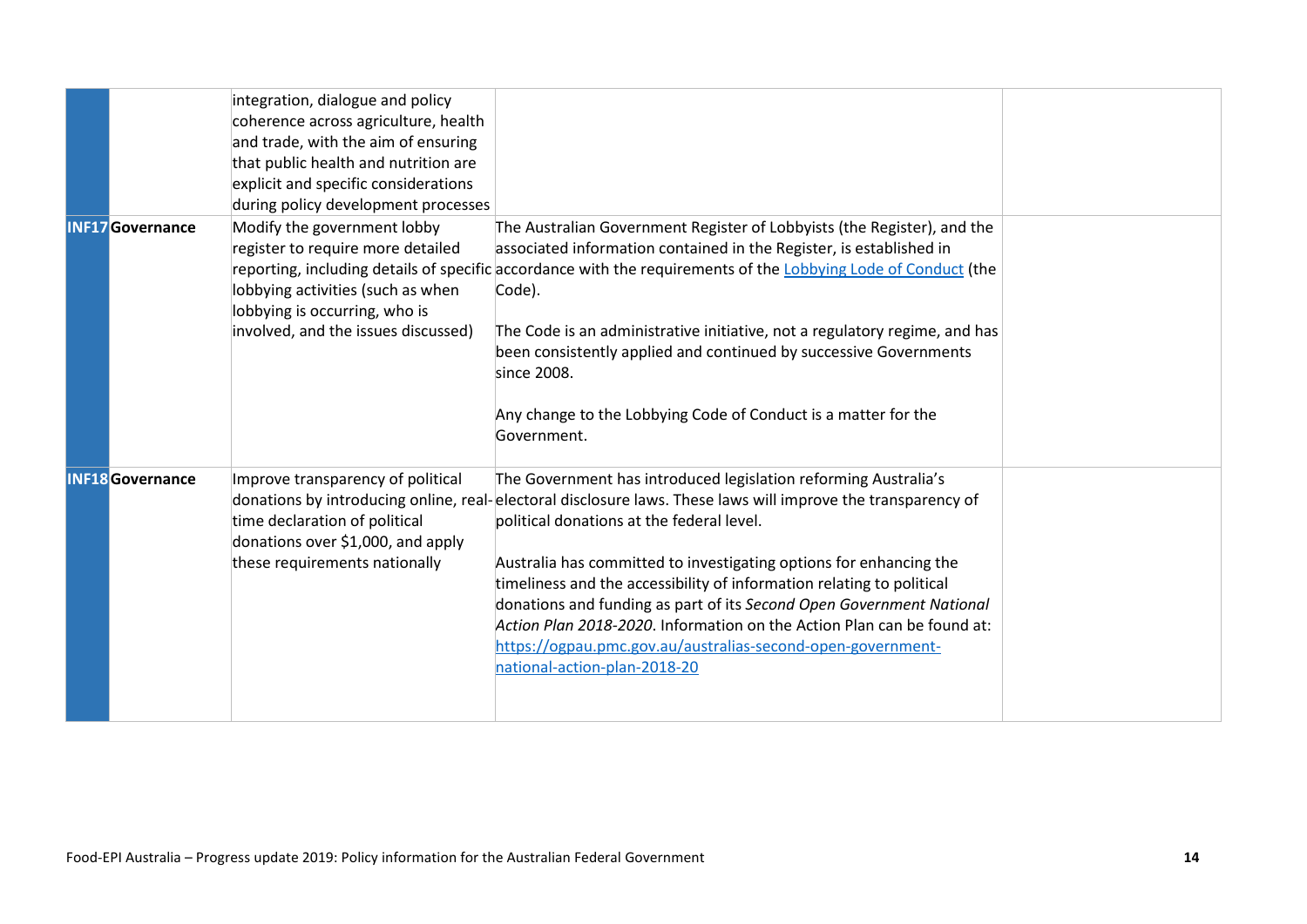#### 3. Other substantive actions

| Additional actions/policies/progress related to improving the food environment / obesity prevention / population nutrition (not captured above) |                                                                                                                                                                                                                                                                                                                                                                                                                                                                                                                                                                                                                                                                                                                                                                                                                                                                                                                                                                                                                                                                                                                                                                                                                                                                                                                                                                                                                           |  |  |  |
|-------------------------------------------------------------------------------------------------------------------------------------------------|---------------------------------------------------------------------------------------------------------------------------------------------------------------------------------------------------------------------------------------------------------------------------------------------------------------------------------------------------------------------------------------------------------------------------------------------------------------------------------------------------------------------------------------------------------------------------------------------------------------------------------------------------------------------------------------------------------------------------------------------------------------------------------------------------------------------------------------------------------------------------------------------------------------------------------------------------------------------------------------------------------------------------------------------------------------------------------------------------------------------------------------------------------------------------------------------------------------------------------------------------------------------------------------------------------------------------------------------------------------------------------------------------------------------------|--|--|--|
| <b>Action</b>                                                                                                                                   | <b>Details</b>                                                                                                                                                                                                                                                                                                                                                                                                                                                                                                                                                                                                                                                                                                                                                                                                                                                                                                                                                                                                                                                                                                                                                                                                                                                                                                                                                                                                            |  |  |  |
| 1. Select Committee into the<br>Obesity Epidemic in<br>Australia                                                                                | On 16 May 2018, the Senate established a Select Committee into the Obesity Epidemic in Australia. This included an inquiry<br>into the following:<br>a. The prevalence of overweight and obesity among children in Australia and changes in these rates over time;<br>The causes of the rise in overweight and obesity in Australia;<br>b.<br>The short and long-term harm to health associated with obesity, particularly in children in Australia;<br>The short and long-term economic burden of obesity, particularly related to obesity in children in Australia;<br>The effectiveness of existing policies and programs introduced by Australian governments to improve diets and<br>e.<br>prevent childhood obesity;<br>Evidence-based measures and interventions to prevent and reverse childhood obesity, including experiences from<br>overseas jurisdictions;<br>The role of the food industry in contributing to poor diets and childhood obesity in Australia; and<br>h. any other related matters.<br>Submissions to the inquiry closed on the 6 July 2018, and the committee is due to report on its findings on 26 November<br>2018.                                                                                                                                                                                                                                                                       |  |  |  |
| Opportunities for the Food<br>2.<br><b>Regulation System to</b><br>support obesity prevention<br>objectives                                     | In October 2016, the Council of Australian Governments (COAG) Health Council agree to actions to limit the impact of<br>unhealthy food and drink on children. One of these actions was strengthened collaboration between health and food<br>regulation relating to obesity prevention initiatives.<br>A Health and Food Collaboration (the Collaboration) has been established to progress this work. The Collaboration is Chaired<br>by the acting FRSC Chair. The Collaboration project plan commits to assist in identifying opportunities for the Food Regulation<br>System to support obesity prevention objectives. As part of this collaboration, a Rapid Review of food regulatory approaches<br>to address childhood obesity was commissioned which fed into a public health 'Policy Think Tank' to develop a shared<br>understanding among the public health community about what can and cannot be achieved in the Food Regulation System<br>(held 22 March 2018The Policy Think Tank recognised a number of the issues identified are already being addressed through<br>existing processes such as:<br>food labelling work within the Food Regulatory System<br>the 5 year review of the Health Star Rating System<br>the COAG Health Council's actions on limiting the impact of unhealthy food and drink<br>on children<br>$\bullet$<br>the Australian Government's Healthy Food Partnership<br>$\bullet$ |  |  |  |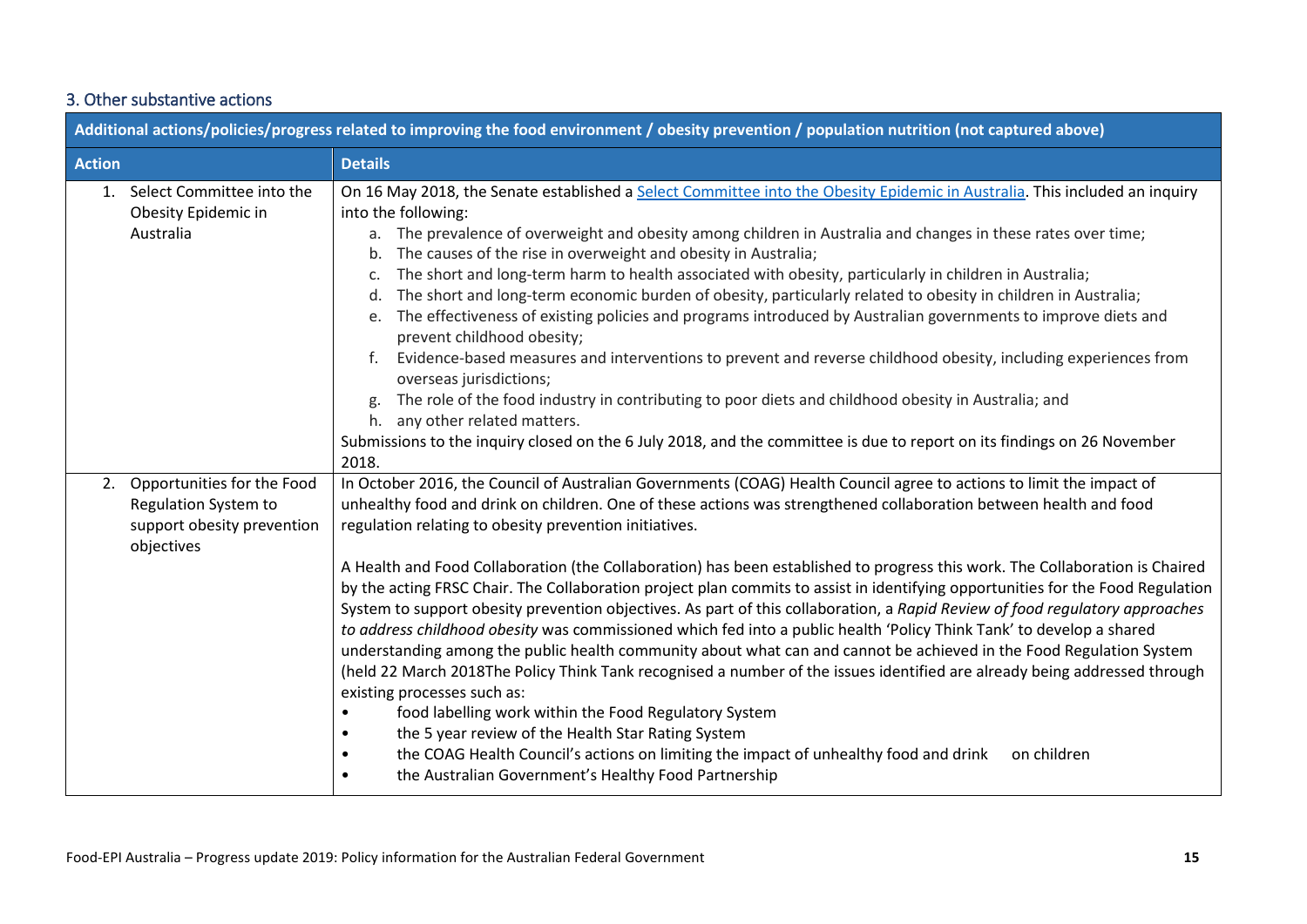|                                                       | Consideration of other initiatives raised at the think tank will occur through the Regulation Policy Framework process and<br>involve broader consultation with all interested stakeholder groups.<br>The Collaboration has also identified Front-of-pack labelling as one area of intersection between the public health and food<br>regulatory systems. The Collaboration is planning a HSR symposium which aims to:<br>explore possibilities for increasing the reach and impact of the HSR system;<br>embed the HSR system in a range of public health policy and programs; and<br>increase the use of the HSR system in health promotion policy, programs and clinical practice and explore expanding<br>its use to settings and programs beyond the retail sale of processed packaged products.<br>Participants will include public health, academic and food and beverage industry stakeholders and public health/nutrition        |
|-------------------------------------------------------|-------------------------------------------------------------------------------------------------------------------------------------------------------------------------------------------------------------------------------------------------------------------------------------------------------------------------------------------------------------------------------------------------------------------------------------------------------------------------------------------------------------------------------------------------------------------------------------------------------------------------------------------------------------------------------------------------------------------------------------------------------------------------------------------------------------------------------------------------------------------------------------------------------------------------------------------|
|                                                       | officials from the Australian, state and territory and New Zealand governments. The HSR Symposium is currently proposed to<br>take place in the third quarter of 2019.                                                                                                                                                                                                                                                                                                                                                                                                                                                                                                                                                                                                                                                                                                                                                                    |
| 3. Labelling of sugars on<br>packaged food and drinks | In November 2017, the Australia and New Zealand Ministerial Forum on Food Regulation concluded that current information<br>about sugars on labels is inadequate. Between July - September 2018, the Food Regulation Standing Committee is undertook<br>a public consultation on policy options in relation to the labelling of sugars on food and drinks. This includes consultation on a<br>number of policy options for labelling of sugars, including:<br>Status Quo<br>Education on how to read and interpret labelling information about sugars<br>Changes to the statement of ingredients<br>Added sugars quantified in the nutrition information panel (NIP)<br>Advisory labels for foods high in added sugars<br>Pictorial approaches to convey the amount or types of sugars in a serving of food<br>Digital linking to off label web-based information about added sugars content.<br>Submissions closed on the 21st September. |
| 4. Clarify the policy issue in                        | In November 2016, the Australia and New Zealand Ministerial Forum on Food Regulation (the Forum) authorised work to                                                                                                                                                                                                                                                                                                                                                                                                                                                                                                                                                                                                                                                                                                                                                                                                                       |
| relation to naming sources<br>of fats and oils        | clarify the labelling of sources of fats and oils. Related activities included:                                                                                                                                                                                                                                                                                                                                                                                                                                                                                                                                                                                                                                                                                                                                                                                                                                                           |
|                                                       | Research in Australia that includes identifying consumers' knowledge, attitudes and behaviours relating to the<br>$\bullet$<br>labelling of fats and oils. This work is being commissioned by the Australian Government Department of Health as<br>part of wider consumer study on food labelling                                                                                                                                                                                                                                                                                                                                                                                                                                                                                                                                                                                                                                         |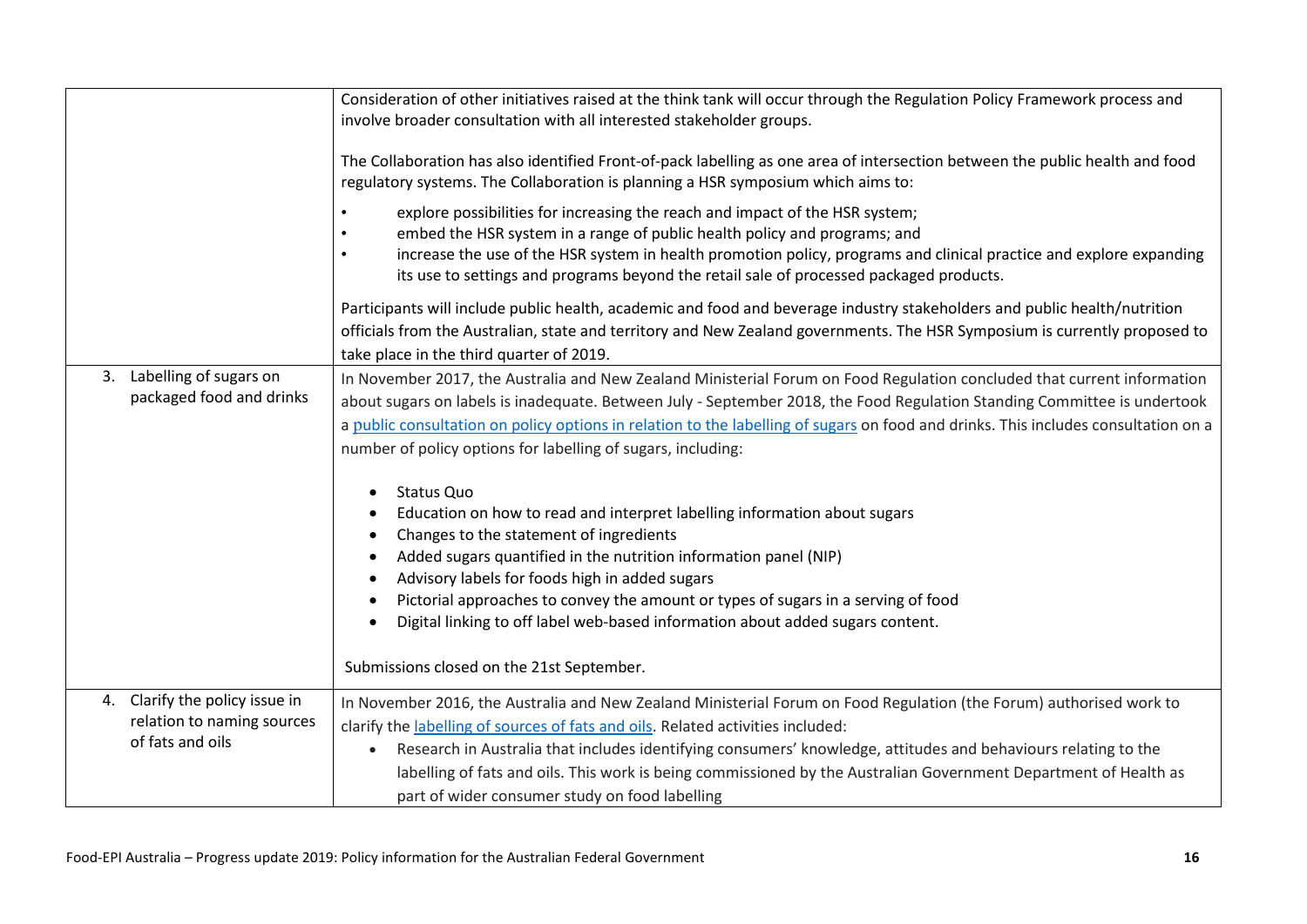|                                                  | A literature review on consumers' knowledge, attitudes and behaviours relating to the labelling of fats and oils.<br>FSANZ has offered to undertake this work<br>Identification of international approaches to fats and oils labelling<br>The policy context relating to fats and oils in Australia and New Zealand<br>Engagement with targeted stakeholders on fats and oils labelling.<br>In June 2018 the Forum noted the Stage 1 report and acknowledged that in relation to public health, consumers' ability to<br>identify saturated and/or mono and polyunsaturated fats in food is limited.<br>The Forum agreed that the following work be undertaken over the next 12 months:<br>The Australian Government Department of Health request the National Health and Medical Research Council to<br>provide advice on the appropriate dietary guidance that should be provided to consumers to assist them to choose<br>healthy fats and oils and limit consumption of less healthy fats and oils<br>Seek input from the Stakeholder Roundtable in late 2018 that will consider smart labelling. |
|--------------------------------------------------|-------------------------------------------------------------------------------------------------------------------------------------------------------------------------------------------------------------------------------------------------------------------------------------------------------------------------------------------------------------------------------------------------------------------------------------------------------------------------------------------------------------------------------------------------------------------------------------------------------------------------------------------------------------------------------------------------------------------------------------------------------------------------------------------------------------------------------------------------------------------------------------------------------------------------------------------------------------------------------------------------------------------------------------------------------------------------------------------------------|
| Energy labelling of alcoholic<br>5.<br>beverages | In response to the 2011 Labelling Logic Review recommendation 'That energy content should be displayed on the labels of all<br>alcoholic beverages, consistent with the requirements for other food products', the Forum requested further work into the<br>energy labelling of alcoholic beverages. Two pieces of work were prepared, a Cost Benefit Analysis and a paper on broader<br>policy issues regarding energy labelling of alcoholic drinks. The Food Regulation Standing Committee released a consultation<br>paper on the issue in June 2017, and held a number of stakeholder roundtables in mid-2017, the results of which were<br>published.<br>This information is now being used to develop policy options for wider public consultation.                                                                                                                                                                                                                                                                                                                                            |